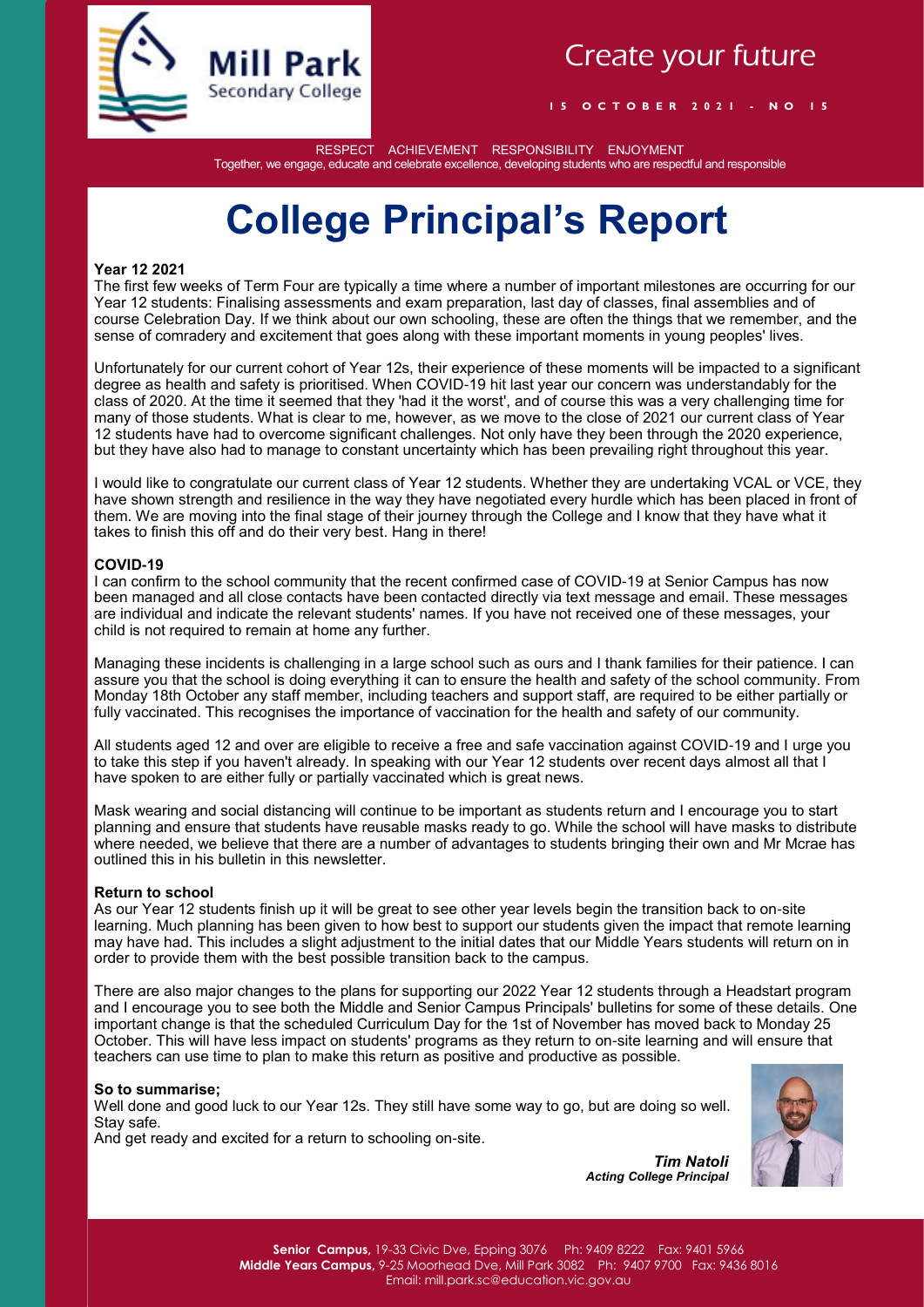#### **Character Strengths**

Our first two weeks of term have been dedicated to looking at **perseverance**. We know for many students, having to continue on with remote learning to begin the term has been challenging and equally so for families who are doing their best to support learning at home. For those who have persevered and continued to try, I commend your efforts. Ongoing perseverance will be important to bouncing back, even if it takes some time.

Our character strength focus for the next two weeks is **perspective**, which gives me a chance to highlight some things it is important for us to retain perspective about, while returning to school:

- Acknowledging achievements in remote learning is more important than focussing on what wasn't done.
- Returning to school will raise anxiety on some fronts (COVID-19 safety, work completion, social interaction, getting back into routine). We need to respect this, be kind and support individuals through it.
- Wearing masks, physically distancing where possible and maintaining good hygiene practices is a responsibility we can all meet, in order to limit anxiety around COVID-19 safety.
- While it has been another challenging year for learning we are in all likelihood leaving remote learning behind (for the last time) and can have some hope about getting back to "school as normal". I trust we won't be embodying this humorous quote I heard on a podcast recently:

"It's not the *despair*. I *can take* the *despair*. *It's the hope* I *can*'t *stand*." ~ Brian Stimpson, Clockwise.

#### **MYC Return to onsite learning plan**

In line with government announcements Year 7 will return full time from Tuesday 26 October and Year 8 & 9 will have four days onsite during the first two weeks of onsite learning (between 26/10 & 5/11). The days onsite for each year level are highlighted in green.

Monday 1/11 will be a normal school day for Year 7 students

#### Week of 25 Oct

| YEAR | Mon 25/10         | Tues 26/10 | <b>Wed 27/10</b> | Thur 28/10 | Fri 29/10 |
|------|-------------------|------------|------------------|------------|-----------|
|      | <b>CURRIC DAY</b> |            |                  |            |           |
|      |                   |            |                  |            |           |
|      |                   |            |                  |            |           |

#### Week of 1 Nov

| YEAR | Mon $1/11$ | <b>Tues 2/11</b> | Wed 3/11 | <b>Thur 4/11</b> | Fri 5/11 |
|------|------------|------------------|----------|------------------|----------|
|      |            | <b>CUP DAY</b>   |          |                  |          |
|      |            |                  |          |                  |          |
|      |            |                  |          |                  |          |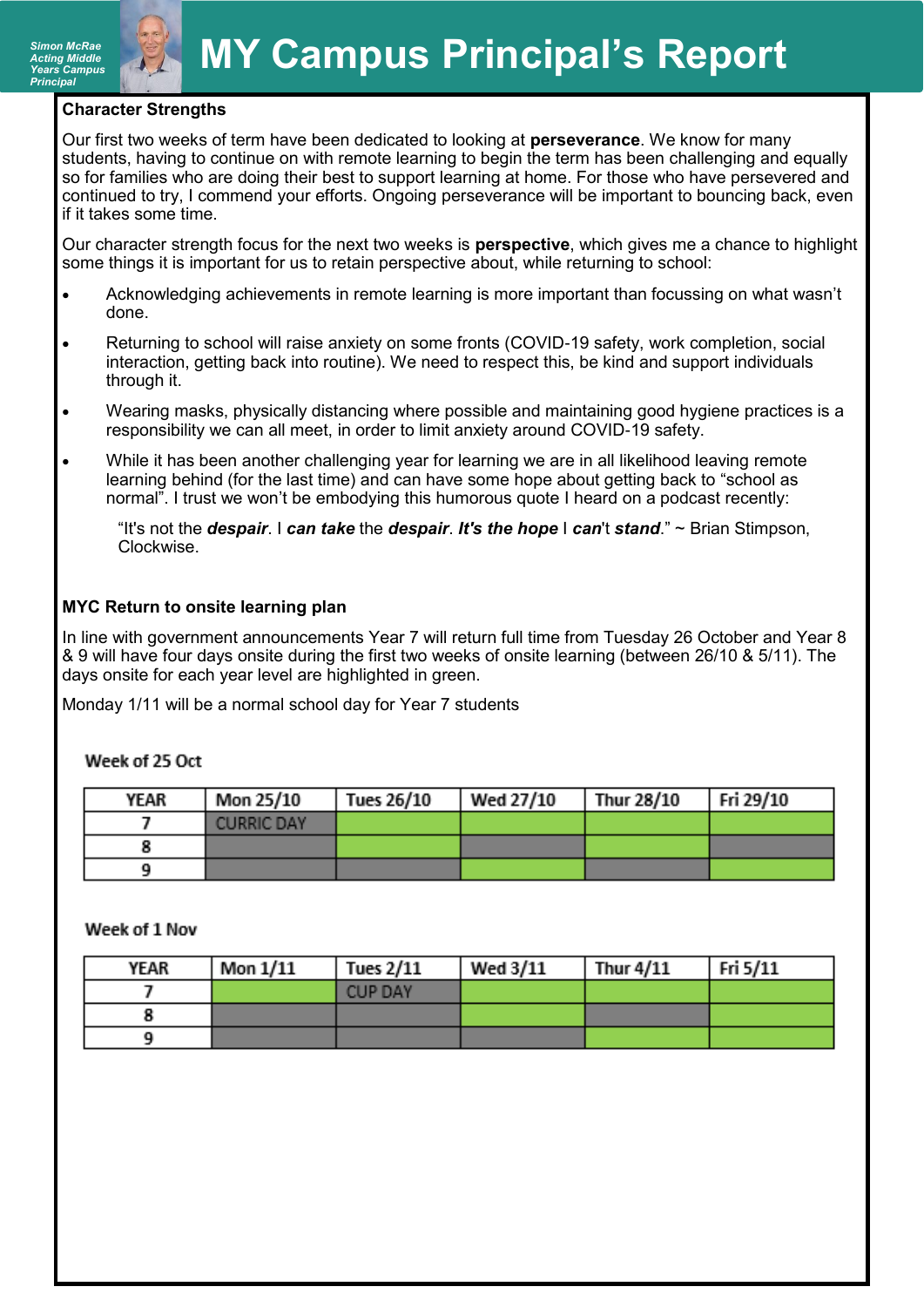The plan of staggered days for Year 8 and 9 is to help support transition of all students back to onsite learning, based on the following thinking and logistics:

#### **Rationale:**

- Maximise the opportunity to create a clear plan with students about how we continue to support bouncing back, after further disruptions (and subsequent regression).
- Stagger attendance days at two year-levels to minimise impacts of reduced stamina or heightened anxiety.
- Create opportunities for collegiate support in classrooms
- Create opportunities for reflection which focusses on school, class & individual plans to support bouncing back.

#### **Implementation:**

- Our student leaders have been working with the Student Engagement Teams to incorporate student voice and engender further student buy-in. These plans will link to:
	- $\Rightarrow$  Student voice activities in term 2 & 3
	- $\Rightarrow$  College values and SWPBS matrix
	- $\Rightarrow$  Student Engagement Model
- Remote learning will be self-directed learning/catch-up, in order to facilitate availability of additional staff to support on-site transition. A limited number of teachers may be able to make themselves available, but where this is the case, it will be communicated in instructions to students.
- Staff have agreed to be flexible in terms of working time and expectation in order to support this approach and I acknowledge this flexibility among so many other pressures.
- Significant input has come through student leaders and the student engagement leaders and I thank them for their ideas and support.
- While their will be some designated transition activities, the focus is on getting back into the normal routines of working in the classroom setting.
- This plan was presented to the Student Engagement and Wellbeing sub-committee of School Council for feedback and endorsement.

#### **Student reflection:**

Classes will spend time reflecting on our school values, positive behaviours and their actions in line with our Student Engagement Model, with a focus on how they support each other to bounce-back. These class plans are designed to guide actions and progress throughout the remainder of the term.

Individual students will have reflection tasks to complete. These will be posted on the Pastoral -Google Classroom. It would be helpful where families can, to engage in conversations about the student's reflections, or at least check in to see students have completed these tasks.

Previous returns from remote learning have shown students can struggle to settle back into the work routines and social dynamics of the classroom. These class and individual reflections are important for maximising purposeful action and a sense of teamwork, in helping everyone get the best from the return to school.

I am really looking forward to seeing students and staff, back at school and working together to make the rest of the year enjoyable and productive.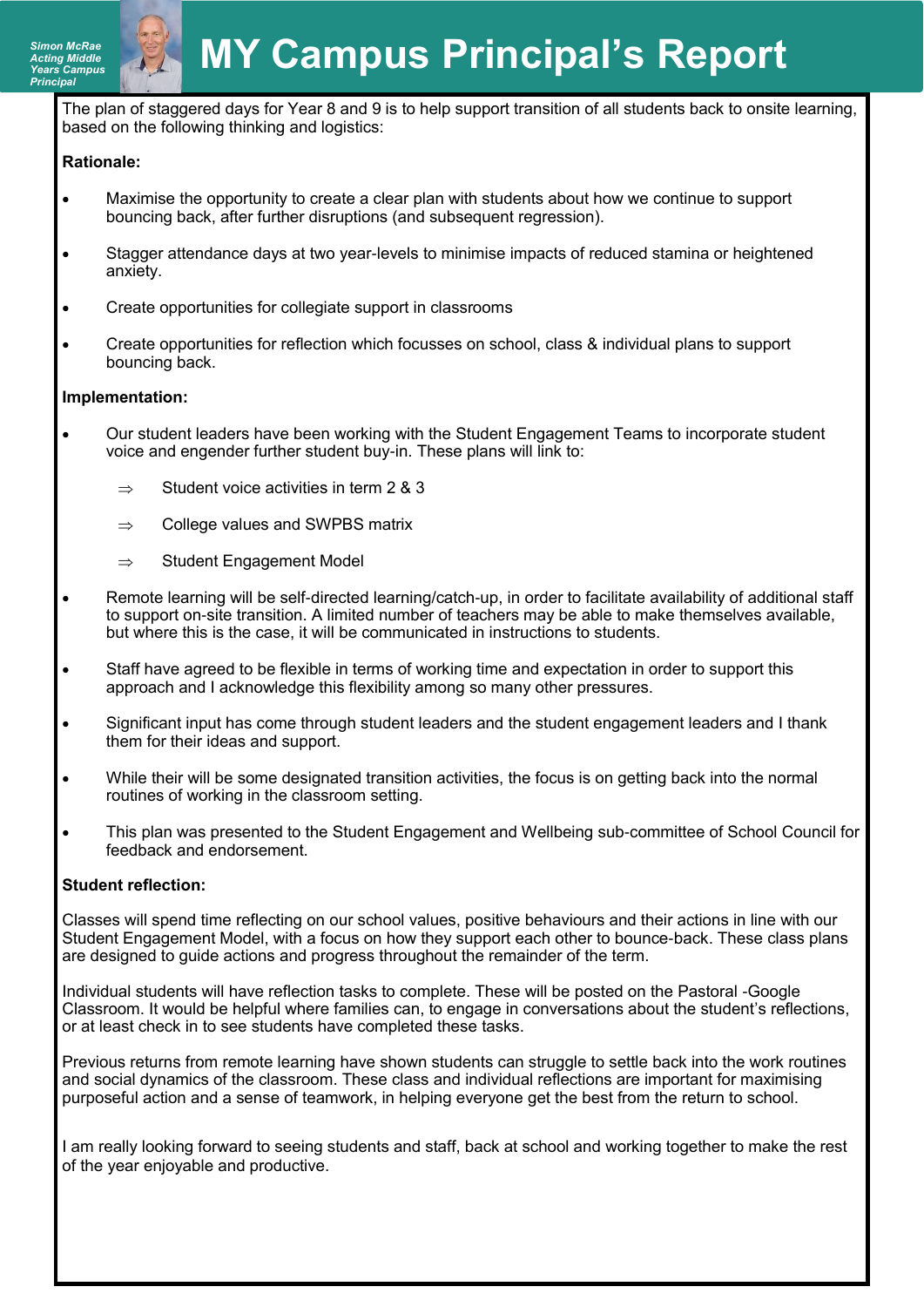#### *Richard Dungey Senior Campus*

# **Principal Principal Principal Principal's Report**

Due to the ongoing level of community transmission of COVID-19, the Victorian Government has announced that only students studying a Year 12 subject can return to school and all other year levels will continue with remote learning. This has been good news for Year 12 students, and it has been great to see the school yard full of life again. This is an essential time of year for Year 12 students as they complete any unfinished work and prepare for their final assessments. The last day for Year 12 classes in next Tuesday 19 October. Year 12 students then have some study days before beginning their first exam on Wednesday 27 October. Unfortunately for students in other year levels, the return to on site learning will not be for a few more weeks and will be a staggered return. Please see information about this below. The Year 12 Celebration day has been rescheduled to Thursday 18 November 2021.

#### **General Achievement Test (GAT)**

The GAT finally took place on Tuesday, 5 October 2021. This was very successful, and I thank all of the students for their compliance to wearing a mask and maintaining social distancing. A number of students were not able to sit the GAT as they were in isolation after attending a Tier 1 site. This has continued to be a pattern over the last two weeks with a number of students not able to attend school for this reason. With exams approaching, it is important that all students, whether on site or in isolation, prepare for these exams and practice past exam papers. This is the final few weeks of their secondary schooling so it's important to maintain focus.

#### **Celebration Day**

As we now have over 100 year 12 students and a number of staff isolating it has been decided to postpone the Celebration Day, the date has been changed to Thursday 18 November. This is not a decision that has been taken lightly as we are aware of how much these year 12 students have missed but the risk of infection to the year 12 students a week before their first exam is very high. Tuesday 19 October will be their last day at school. I imagine a lot of students will be wearing their white shirts to get signed as a final goodbye.

#### **Year 10 and 11 students**

For students in year 10 and 11, they can look forward to returning to school, at least for some days, in week 4. It is important for these students to complete as much of the set work as they can before they return and then staff will look at how best to support students that have had difficulty.

#### **Return to school**

According to the *road map* out of lock down, students will have a staggered return to school. Year 12 students are currently on site with their last day of classes on Tuesday 19 October.

On Tuesday 26 October, all Year 7 and Year 11 students are expected to return on site and their will be no more remote learning for these groups of students. Year 8, 9 and 10 students will have a staggered return during the following two weeks (see the table below) with all students expected to be back on site on Friday 5 November.

| Monday                   | Tuesday                  | Wednesday                | Thursday                 | Friday                   |
|--------------------------|--------------------------|--------------------------|--------------------------|--------------------------|
| 18 <sup>th</sup> October | 19 <sup>th</sup> October | 20 <sup>th</sup> October | 21" October              | 22 <sup>ed</sup> October |
| Only Yr 12               | Last day of Year         | Year 12                  |                          |                          |
| students on site         | 12 classes               | Celebration Day          |                          |                          |
| for this week.           |                          |                          |                          |                          |
|                          |                          |                          |                          |                          |
| 25 <sup>th</sup> October | 26 <sup>th</sup> October | 27 <sup>th</sup> October | 28 <sup>th</sup> October | 29 <sup>th</sup> October |
|                          | Yr 7 & 11                | Yr 12 Exams begin        | Yr 8 & 10 students       | Yr 9 & 10                |
| Curriculum Day           | Students return          |                          | return for the day       | students return          |
| No classes               | full time                | Yr 9 students            |                          | for the day              |
|                          | Yr 8 students            | return for the day       |                          |                          |
|                          | return for the day       |                          |                          |                          |
| 1" November              | 2 <sup>nd</sup> November | 3 <sup>rd</sup> November | 4 <sup>th</sup> November | 5 <sup>th</sup> November |
| Yr 7 & 11                | Melbourne Cup            | Yr 8 students            | Yr 9 & 10 students       | All students             |
| students only            | Public Holiday           | return for the day       | return for the day       | back full time           |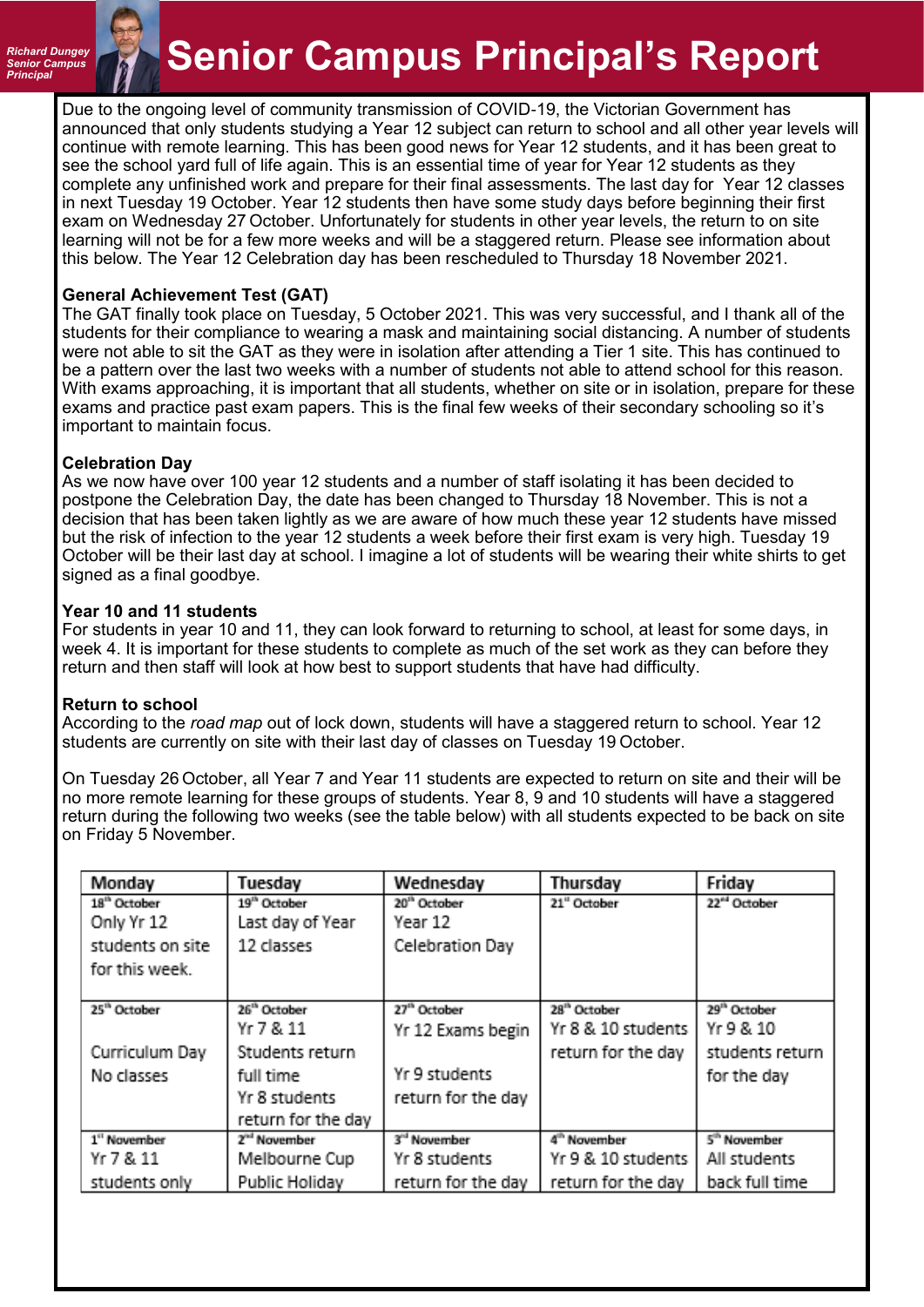# **College Report**

### **ALUMNI STORY: Vera Gore**

*I am Vera, originally from Iraq. I migrated to Australia with my family late January in 2018. I enrolled in year 12 only two weeks after arriving in the country. I was a mature age student with limited English skills.*

*Moving to a new country, learning a new language, and enrolling in year 12 in the middle of February was extremely challenging to me. I wasn't familiar with the education system in Australia and had to teach myself everything to be on the same level as my cohort. I had to teach myself almost everything and that* 



*meant always putting in extra effort than anyone else to make sure I wasn't falling behind.*

*However, I was very lucky to enrol in Mill Park Secondary College. My teachers were very supportive and understanding of my situation. They were always ready to go the extra mile and helped bring me up to speed. My career advisors were equally supportive and helped me massively with my VTAC application. Through the support of my teachers and career advisors, I was offered two scholarships, one from Monash University and the other one from La Trobe University. In addition to supporting me with my education, my teachers and career advisors helped me overcome the adversity and challenges I was facing as a new migrant to the country.*

*I enrolled in a Bachelor of Accounting degree, minoring in Management and Forensic Accounting at La Trobe University. Today, I am in my final year out of a three-year degree. During the summer of 2019, I was lucky enough to secure an internship at UniSuper. I was offered a second internship in the summer of 2020 and in February 2021, I was offered a permanent role as an assistant accountant. I am currently working at UniSuper on a part-time basis as I finish my university degree and transition to a full-time role.*

*Reflecting back over the past almost four years, I am very grateful for every person that crossed my path and supported me through my journey. My journey at Mill Park Secondary College was short but full of beautiful memories. I am forever grateful for all the support I received from my teachers and career advisors. I am grateful for their faith in me as that was enough to get me not only up to speed but ahead of students at my level.*

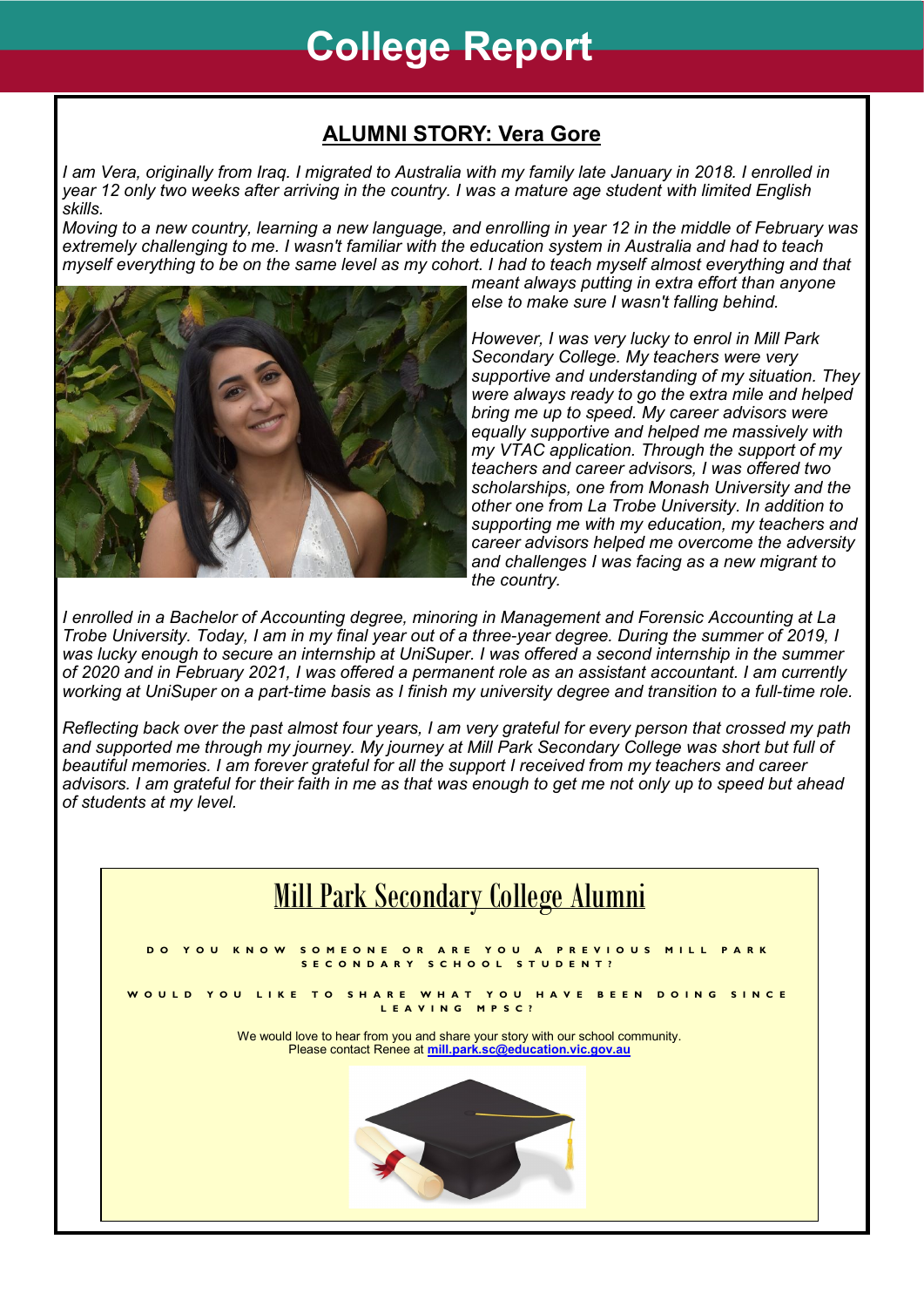## **College Report**



### Our stores are still open for **Online orders and Click & Collect**

If you place your online order by 11pm on Monday evenings we will have it prepared for despatch or contactless Click & Collect from our stores between 1pm and 5pm every Tuesday only. Delivery delays should be expected.

Please wait for email or SMS confirmation before heading to your store for collection of goods.

#### www.psw.com.au

#### **ENROLMENTS FOR 2022 NOW OPEN!**

If you are interested in a position at our College in 2022 please head to our website via the following link to fill out our Enrolment Enquiry form: [https://](https://www.millparksc.vic.edu.au/enrolment/?fbclid=IwAR0M27O13ZSrI0fPWuTqkm56km0zyxx7HNkU1Ho9NBQjw2IIci7Q2iyq5hQ) [www.millparksc.vic.edu.au/enrolment/](https://www.millparksc.vic.edu.au/enrolment/?fbclid=IwAR0M27O13ZSrI0fPWuTqkm56km0zyxx7HNkU1Ho9NBQjw2IIci7Q2iyq5hQ)

Once we receive this we will contact you with further information.

Alternatively you can give us a call at the Middle Years Campus (Years 7-9) on 9407 9700 or Senior Campus (Years 10-12) on 9409 8222, or you can also email us at mill.park.sc@education.vic.gov.au

# 2022 Enrolments **Now Open**



#### LIKE US at <https://www.facebook.com/millparksc/>

This screenshot shows you where to find SEE FIRST when you are liking the page.

#### **INSTRUCTIONS**

- 1. 'Like' Mill Park Secondary College.
- 2. To the right of the 'Like' button you will see 'Following' with a drop down arrow.
- 3. Please select 'See First in Newsfeed' and 'Notifications On (Events)'.

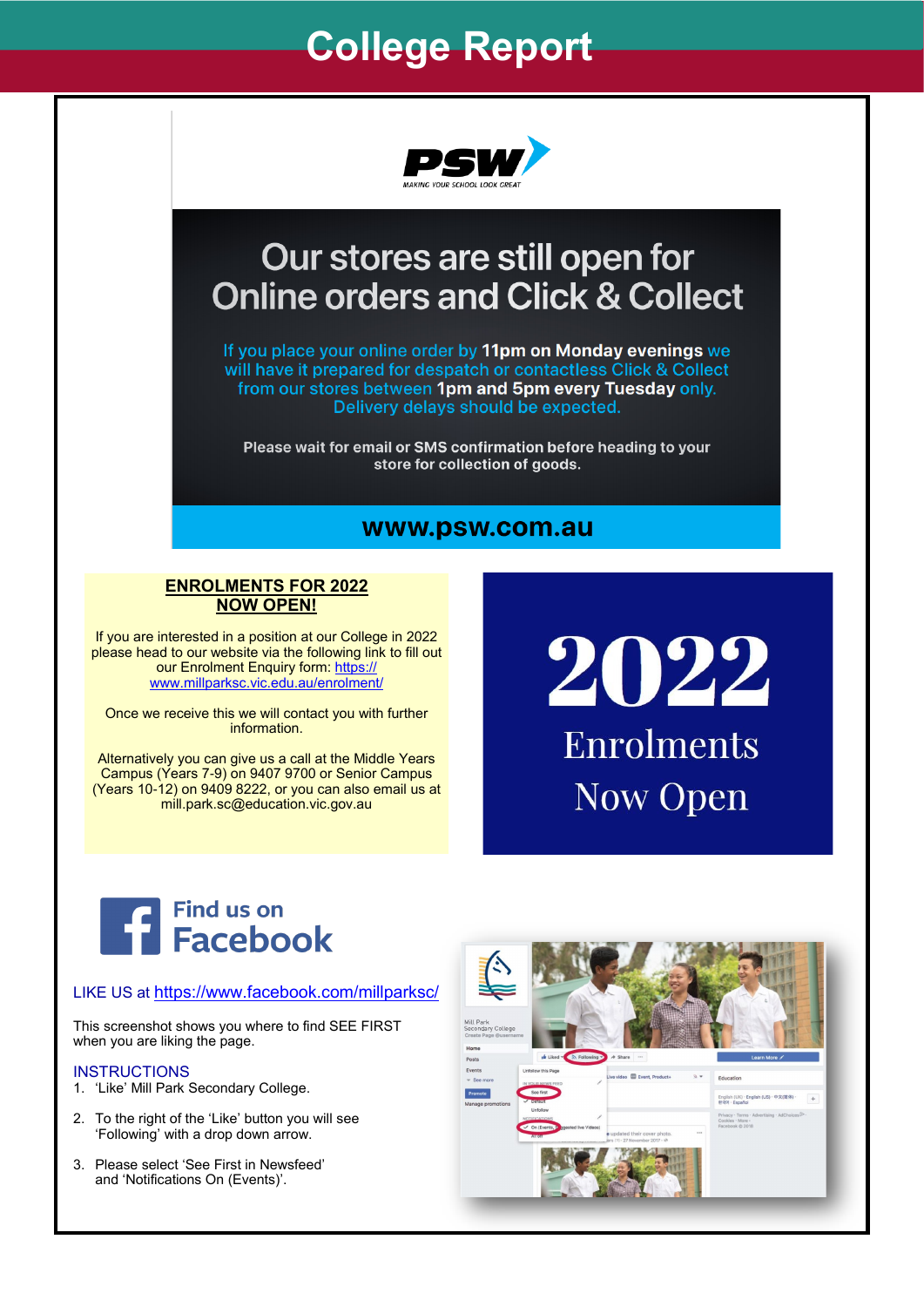### **STUDENT WELLBEING**



National Mental Health Month is an initiative of the Mental Health Foundation to advocate for and raise awareness of Australian mental health. The 2021 campaign theme is Post Pandemic Recovery Challenges and Resilience. MHFA have various events occurring this month and can be found here -For convenience, here are the events calendar and wellbeing tips for the months



The Blackdog Institute are hosting several webinars relevant to professionals, parents, and students that you can register here:

- Insights: 30 min presentation for students to increase mental health literacy, reduce stigma, and promote help seeking for young people
- Mental Fitness: 30 min presentation for students to learn practical positive psychology  $\bullet$ strategies to help build mental strength, resilience, and endurance.
- Navigating your teen's mental health: 45 min presentation for parents and/or carers of young people to learn how to spot early warning signs of mental health issues, when, and where to seek help, and how to support a young person they care about.

Wellbeing Australia promote the power of Random Acts of Kindness. You can watch this YouTube clip as well - https://youtu.be/O9UByLyOjBM